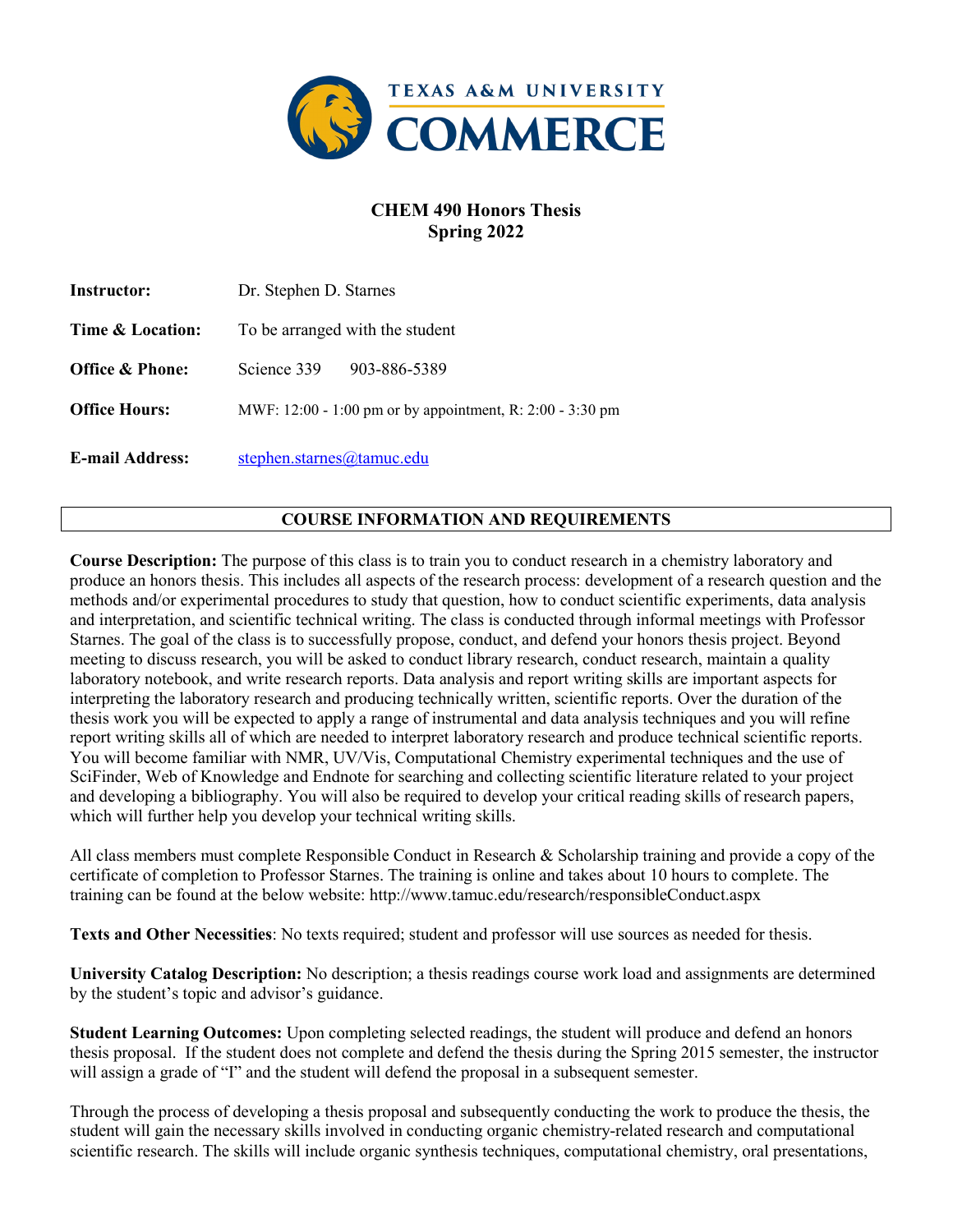report writing, critical reading of literature, chemical database searching and review of the literature. During the thesis work, the student will develop the skills and material needed for writing a technical research report. The database searching portion of the thesis work will familiarize the student with the software tools of Web of Science, SciFinder, and Endnote. The instrumental analysis portion of the thesis work will cover nuclear magnetic resonance spectroscopy (NMR), infrared spectroscopy (IR), ultra-violet and visible (UV-VIS) spectroscopy, polarimetry, and may include fluorescence spectroscopy and circular dichroism spectroscopy. The computational portion of the thesis work will use the Spartan software package on the computer cluster for exploring a range of chemical properties.

# **TECHNOLOGY REQUIREMENTS**

## **LMS – myLeo Online – D2L Brightspace**

All course sections offered by Texas A&M University-Commerce have a corresponding course shell in the myLeo Online Learning Management System (LMS). Below are technical requirements LMS Requirements: <https://community.brightspace.com/s/article/Brightspace-Platform-Requirements> LMS Browser Support: [https://documentation.brightspace.com/EN/brightspace/requirements/all/browser\\_support.htm](https://documentation.brightspace.com/EN/brightspace/requirements/all/browser_support.htm) YouSeeU Virtual Classroom Requirements: <https://support.youseeu.com/hc/en-us/articles/115007031107-Basic-System-Requirements>

## **ACCESS AND NAVIGATION**

You will need your campus-wide ID (CWID) and password to log into the course. If you do not know your CWID or have forgotten your password, contact the Center for IT Excellence (CITE) at 903.468.6000 or [helpdesk@tamuc.edu](mailto:helpdesk@tamuc.edu)**.**

**Note:** Personal computer and internet connection problems do not excuse the requirement to complete all course work in a timely and satisfactory manner. Each student needs to have a backup method to deal with these inevitable problems. These methods might include the availability of a backup PC at home or work, the temporary use of a computer at a friend's home, the local library, office service companies, Starbucks, a TAMUC campus open computer lab, etc.

## **COMMUNICATION AND SUPPORT**

If you have any questions or are having difficulties with the course material, please contact your Instructor.

## **Technical Support**

If you are having technical difficulty with any part of Brightspace, please contact Brightspace Technical Support at 1-877-325-7778. Other support options can be found here: <https://community.brightspace.com/support/s/contactsupport>

### **Interaction with Instructor Statement**

The best way to communicate with the instructor is via e-mail: stephen.starnes@tamuc.edu or stop by the instructor's office (Science 339) for clarification of course material and expectations.

# **COURSE AND UNIVERSITY PROCEDURES/POLICIES**

## **Syllabus Change Policy**

The syllabus is a guide. Circumstances and events, such as student progress, may make it necessary for the instructor to modify the syllabus during the semester. Any changes made to the syllabus will be announced in advance.

# **University Specific Procedures**

## **Student Conduct**

All students enrolled at the University shall follow the tenets of common decency and acceptable behavior conducive to a positive learning environment. The Code of Student Conduct is described in detail in the [Student Guidebook.](http://www.tamuc.edu/Admissions/oneStopShop/undergraduateAdmissions/studentGuidebook.aspx) <http://www.tamuc.edu/Admissions/oneStopShop/undergraduateAdmissions/studentGuidebook.aspx>